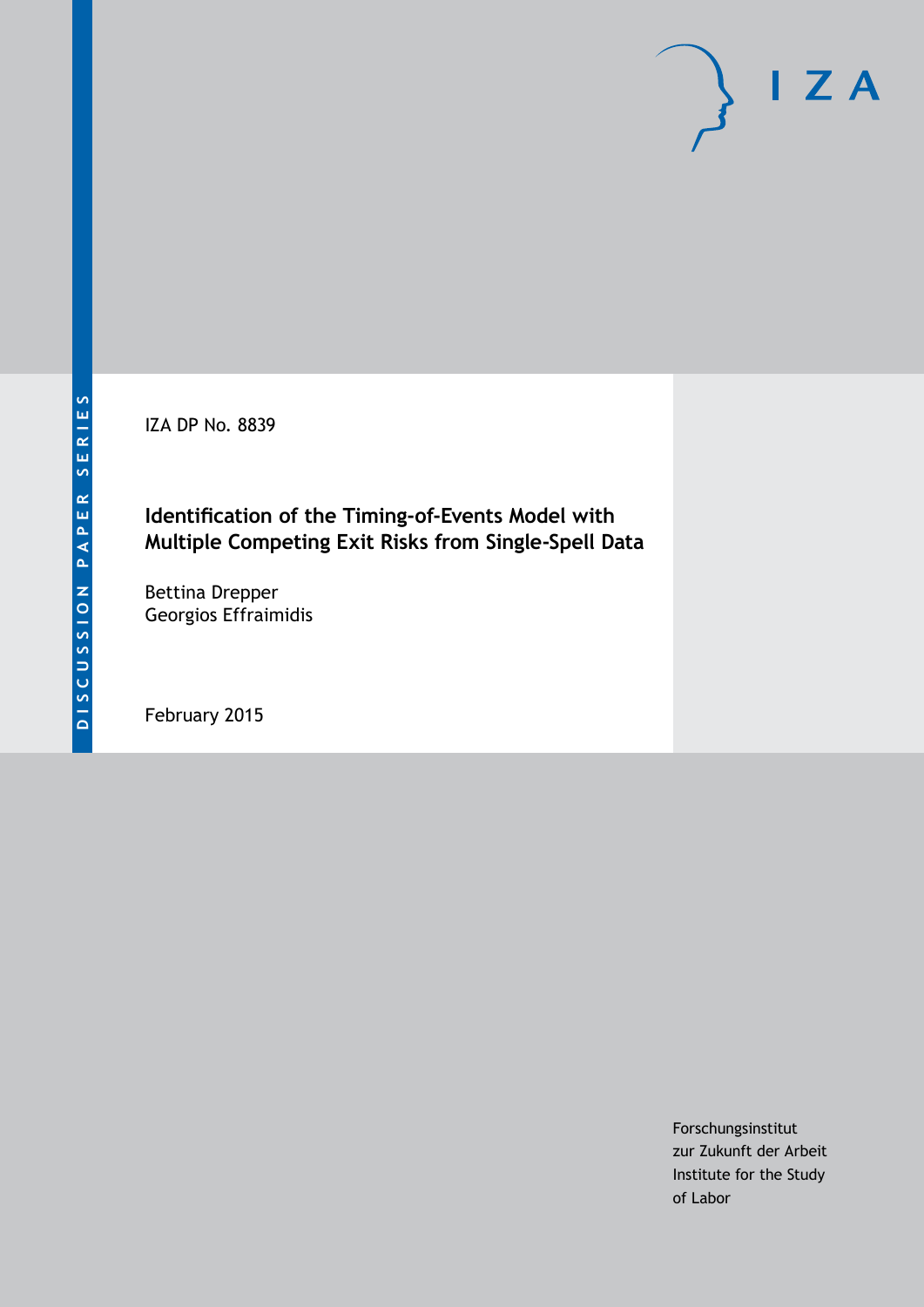# **Identification of the Timing-of-Events Model with Multiple Competing Exit Risks from Single-Spell Data**

#### **Bettina Drepper**

*Tilburg University and IZA*

#### **Georgios Effraimidis**

*University of Southern Denmark*

Discussion Paper No. 8839 February 2015

IZA

P.O. Box 7240 53072 Bonn Germany

Phone: +49-228-3894-0 Fax: +49-228-3894-180 E-mail: [iza@iza.org](mailto:iza@iza.org)

Any opinions expressed here are those of the author(s) and not those of IZA. Research published in this series may include views on policy, but the institute itself takes no institutional policy positions. The IZA research network is committed to the IZA Guiding Principles of Research Integrity.

The Institute for the Study of Labor (IZA) in Bonn is a local and virtual international research center and a place of communication between science, politics and business. IZA is an independent nonprofit organization supported by Deutsche Post Foundation. The center is associated with the University of Bonn and offers a stimulating research environment through its international network, workshops and conferences, data service, project support, research visits and doctoral program. IZA engages in (i) original and internationally competitive research in all fields of labor economics, (ii) development of policy concepts, and (iii) dissemination of research results and concepts to the interested public.

<span id="page-1-0"></span>IZA Discussion Papers often represent preliminary work and are circulated to encourage discussion. Citation of such a paper should account for its provisional character. A revised version may be available directly from the author.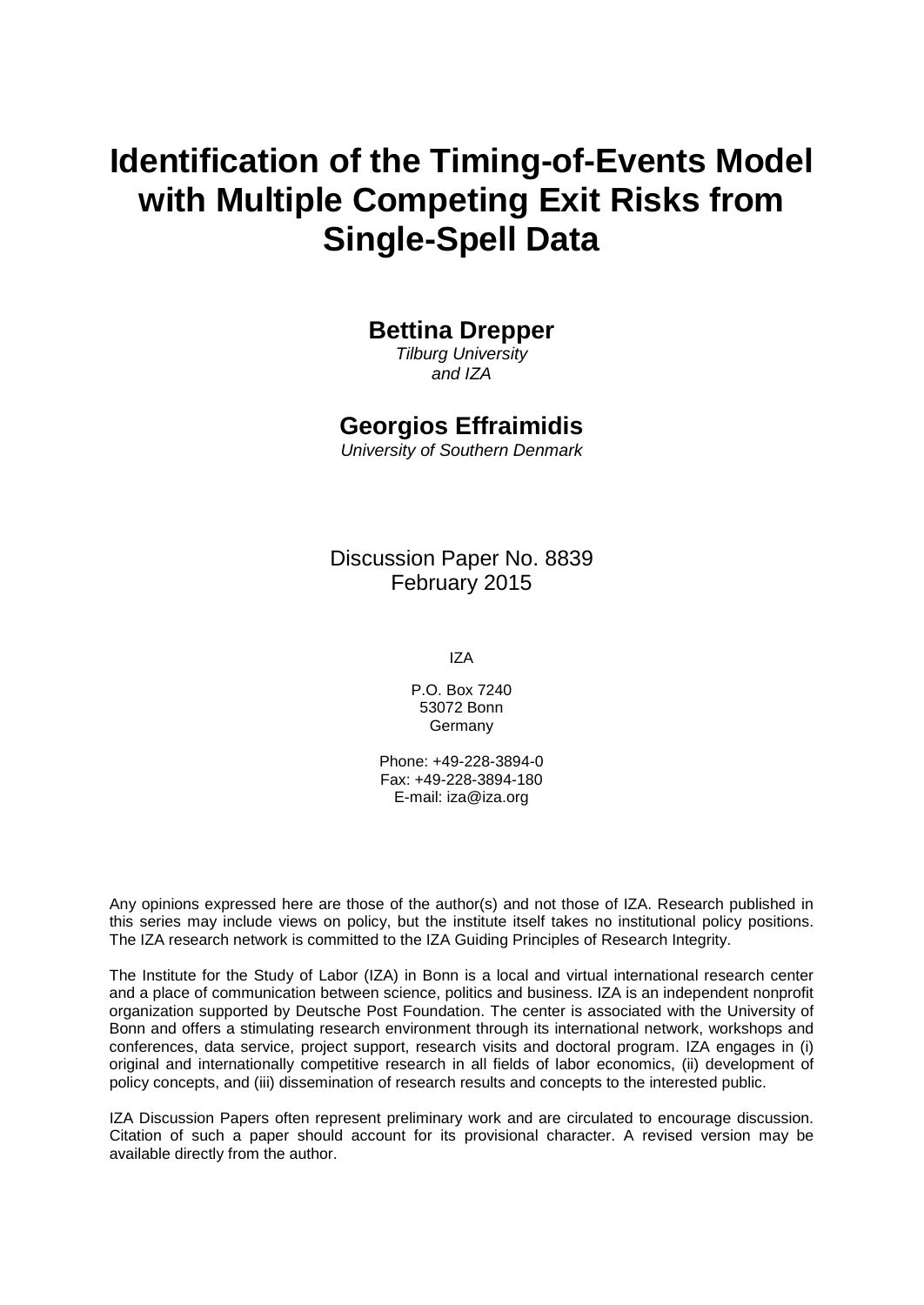IZA Discussion Paper No. 8839 February 2015

# **ABSTRACT**

# **Identification of the Timing-of-Events Model with Multiple Competing Exit Risks from Single-Spell Data[\\*](#page-1-0)**

This note describes how the (single-spell) identification result of the timing-of-events model by Abbring and Van den Berg (2003b) can be extended to a model that accommodates several competing exit risks. The extended model can be used for example to distinguish between the different effects of a benefit sanction on several competing exit risks out of unemployment such as 'finding work' vs. 'exiting the labor force'. By allowing for a flexible dependence structure between competing exit risks and the duration until entry into treatment, the model can take account of selection into treatment and dependencies between competing exit risks by way of unobservables.

JEL Classification: C41, C31, J64

Keywords: competing risks, treatment effects, multivariate duration analysis, mixed proportional hazard, timing-of-events

Corresponding author:

Bettina Drepper Tilburg University Department of Econometrics & OR Warandelaan 2 5037 AB Tilburg The Netherlands E-mail: [b.drepper@uvt.nl](mailto:b.drepper@uvt.nl)

We thank Jaap Abbring, Gerard J. van den Berg, Petyo Bonev, Andrew Chesher, Bo Honoré, Enno Mammen, Sebastian Klein and Geert Ridder for helpful comments. The research of Bettina Drepper is financially supported by the Netherlands Organisation for Scientific Research (NWO) through Vici grant 016.125.624.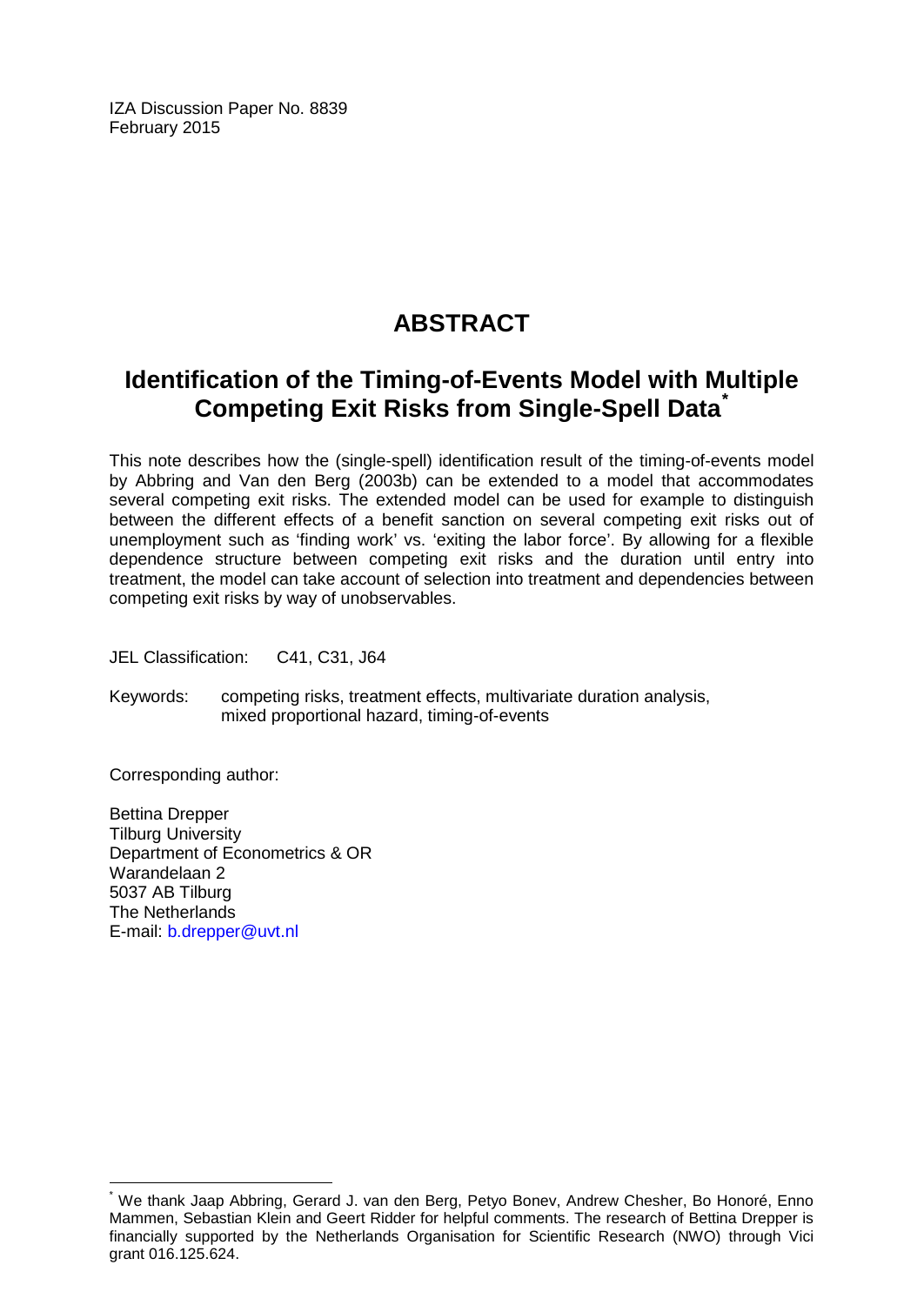# 1 Introduction

This note presents an identification result for a model that combines two popular multivariate duration models: the mixed proportional hazard (MPH) competing risks model and the timing-of-events approach.<sup>1</sup>

Competing risks models are used when the duration of interest can end in several mutually exclusive exit states (competing risks) and exit rates are dependent by way of unobservables. Popular fields of application include mortality studies where a lifespan can be ended by different competing causes of death (see, e.g. Escarela and Carriere, 2003; Honoré and Lleras-Muney, 2006), as well as labor market studies where spells of unemployment can end in different exit states, such as full-time vs. part-time employment (McCall, 1997), finding a new job vs. a recall to the same firm (Han and Hausman, 1990; Katz and Meyer, 1990) or employment vs. non-participation (Van den Berg et al., 2007). It is very common that such competing exit risks are dependent conditional on covariates; i.e. the decision to look for employment or exit the labor force is often driven by similar unobserved attributes of the job searcher, such as skills, preferences or motivation.

The timing-of-events approach is designed to identify the effect of an endogenous treatment on the subsequent rate to exit the state of interest. Multiple empirical studies have used this approach to evaluate the effect of active labor market programs or benefit sanctions on the rate of finding work (e.g. see Lalive et al., 2002; Van den Berg et al., 2004; Abbring et al., 2005; Rosholm and Svarer, 2008).<sup>2</sup> Endogeneity of the treatment is a common problem in many applications, since the speed at which the treatment occurs is often influenced by similar unobserved characteristics that also affect the outcome variable, e.g.

<sup>&</sup>lt;sup>1</sup>The identification of competing risks models is addressed by Heckman and Honoré (1989) and Abbring and Van den Berg (2003a), while identification of the timing-of-events model is addressed in Abbring and Van den Berg (2003b).

<sup>2</sup>Other applications include the effect of patent grants on the timing of licensing by start-up technology entrepreneurs (Gans et al., 2008), the effect of cannabis use on cocaine use (Van Ours, 2003) and school dropout (Van Ours and Williams, 2009), the effect of child birth on relationship duration (Svarer and Verner, 2008), and the effect of bereavement on the spouse (Van den Berg et al., 2011) or co-twins's survival (Van den Berg and Drepper, 2012).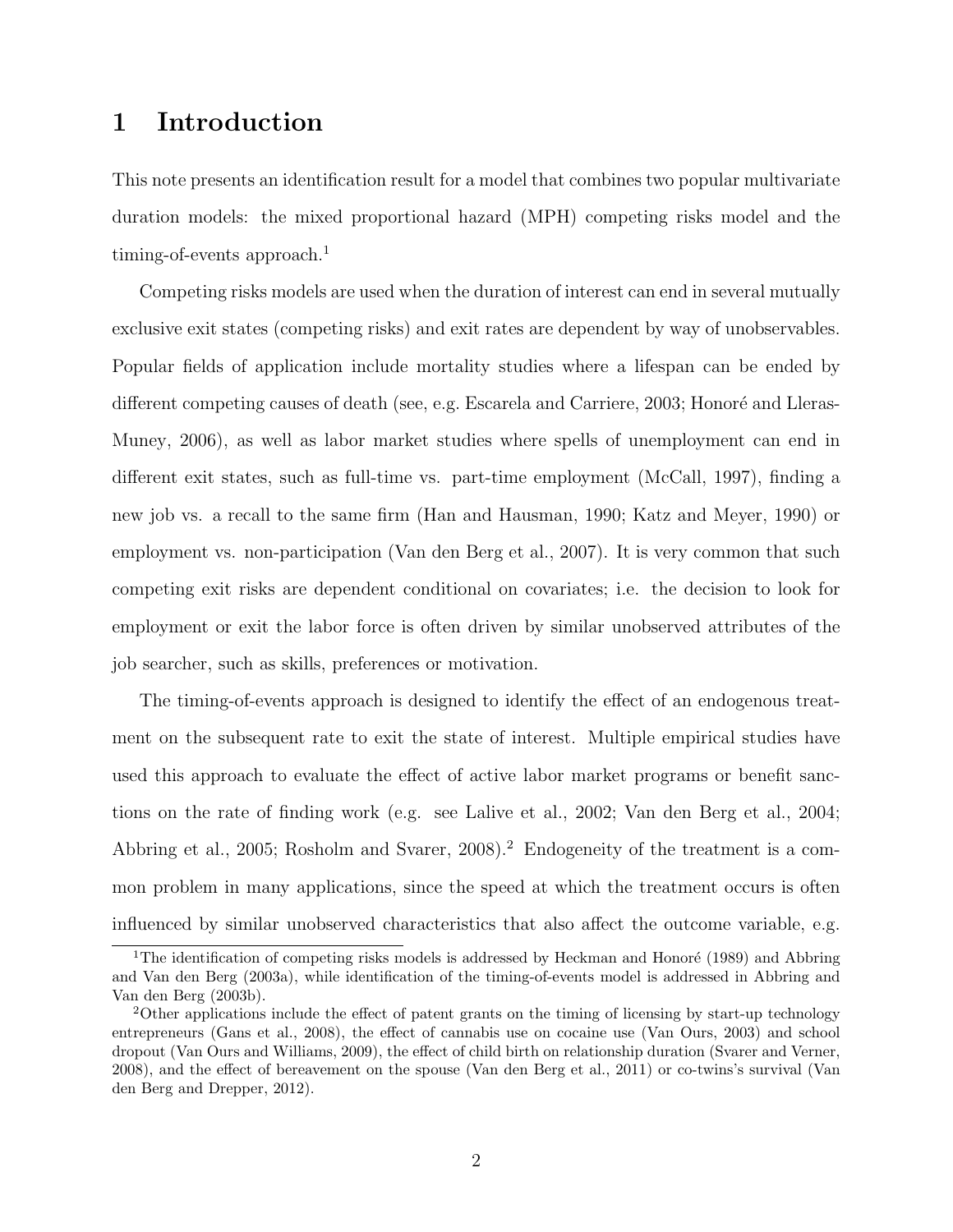how quickly a job searcher enters into a labor market program depends on his skill level, preferences and motivation, which also affect his success in finding work. This endogeneity can be accounted for by adding the hazard of entering into treatment as a second equation to the model while allowing for dependent unobservables across both equations. Abbring and Van den Berg (2003b) show that when the hazard rates are multiplicative in all its components (MPH-like structure), the resulting bivariate duration model can be identified from single-spell (non-repeated spell) data.

By design, the timing-of-events model accounts for the effect of an endogenous treatment<sup>3</sup> on a single exit risk out of unemployment such as finding full-time employment. Exit states that occur other than the one exit of interest (e.g. exiting the labor force) are dealt with by right-censoring the unemployment spells at the point of exit (e.g., see Van den Berg et al., 2004; Abbring et al., 2005). This convenient solution is only valid under the strong assumption that the competing exit risks are independent conditional on covariates and the treatment. This assumption is easily violated in many applications, such as with competing exits out of unemployment, all of which are usually influenced by unobserved attributes of the job searcher. Ignoring this dependence leads to a misspecification of the likelihood function and thus to incorrect statistical inference.

In this note, we present a new identification result that extends the timing-of-events approach by Abbring and Van den Berg (2003b) to accommodate the different effects of an endogenous treatment on multiple<sup>4</sup> competing exit risks that can be dependent by way of unobserved characteristics.<sup>5</sup> Our result relies on similar assumptions as the timing-of-events model with a single exit risk and we allow for the same flexibility in each component of the hazard rates, including the treatment effect functions.

Identification of the timing-of-events model with J competing exit risk equations has to

<sup>&</sup>lt;sup>3</sup>Identification of the effects of multiple treatments on a single exit risk can be directly achieved by making use of the result of Abbring and Van den Berg (2003b) and is not the focus of this note.

<sup>4</sup>The number of different competing exit risk equations that can be identified depends on the degree of covariate variation in the dataset (see Section 3).

<sup>&</sup>lt;sup>5</sup>Identification is achieved from single-spell data where treatment effects are assumed to be homogeneous across units.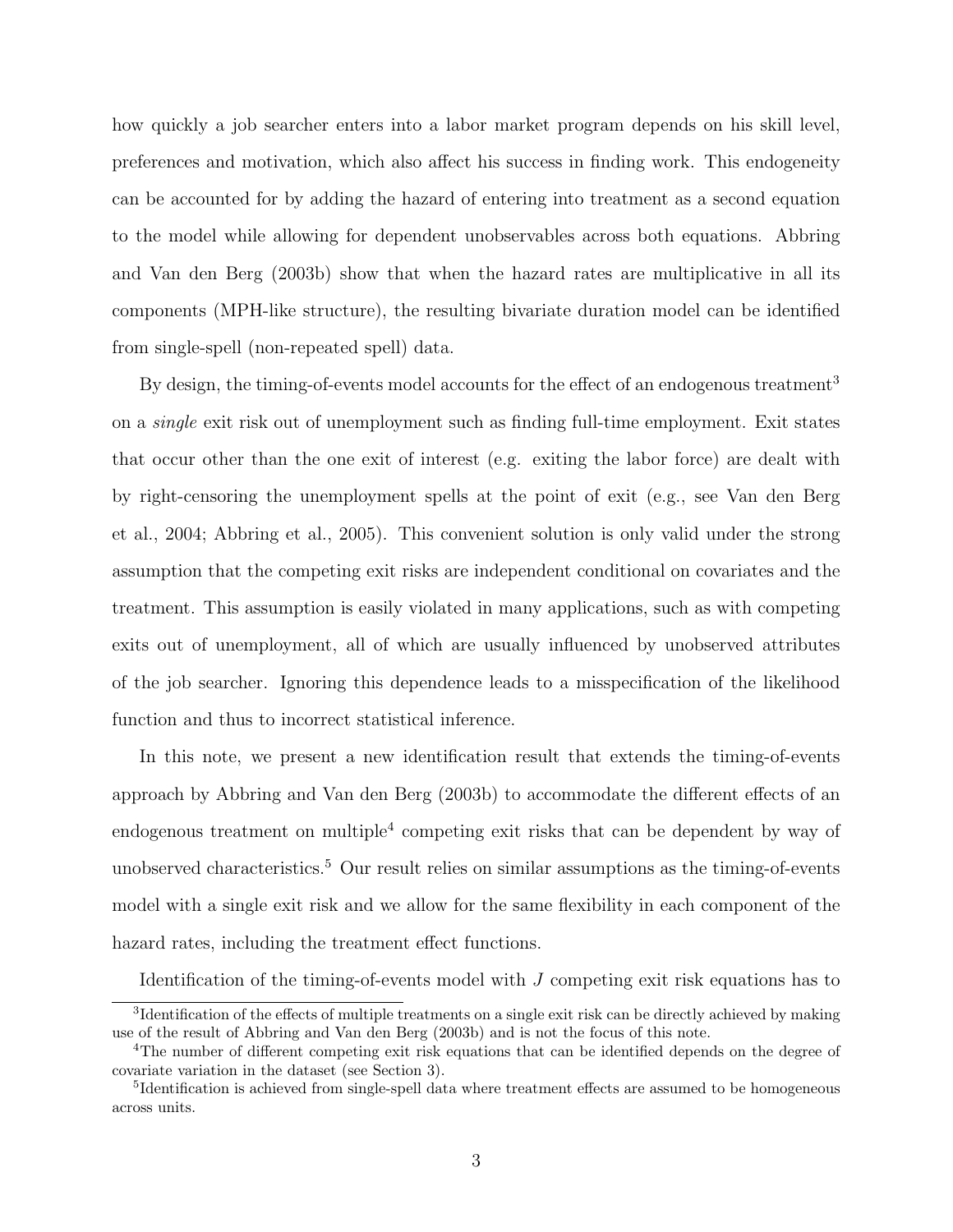be achieved from a limited set of observable distribution functions. Note that with a single exit risk, the distribution of the outcome duration is fully observable, because other exit states are dealt with by assuming independent right-censoring. However, when one accounts for the dependence induced by unobservables between J mutually exclusive exit states, the joint distribution of the J corresponding outcome durations is not fully observable, i.e. they are latent outcomes. Only the joint distribution of their minimum and the type of exit is observed.<sup>6</sup> In this note, we show that all components of the  $J + 1$  hazard equations including  $J$  exit risk specific treatment effect functions can be identified from the observable distributions in single-spell (non-repeated spell) data.

Some empirical studies estimate timing-of-events models with multiple competing exit risks or larger models that embed it as a sub-model. Such examples include evaluating the effect of benefit sanctions on the rate of finding work vs. leaving the labor force (e.g. see Arni et al., 2013) and estimating a home ownership effect on the rate of finding a local vs. a geographically distant job (Munch et al., 2006, 2008; Battu et al., 2008)<sup>7</sup>. These studies have to rely on multiple-spell data to identify the effects of the endogenous treatment, as well as making the restrictive assumption that unobserved characteristics such as the skill level, preferences and motivation of the job searcher remain constant across repeated spells of unemployment.<sup>8</sup> In some applications, multiple-spells are only available for a subset of the sample; indeed, such data is never available in some fields, as with life-span data or data on first-time substance use<sup>9</sup>.

In this note, identification is derived from single-spell data. In view of this, the presented result is relevant for empirical work that evaluates endogenous treatments with single-spell

<sup>&</sup>lt;sup>6</sup>It is a well-known property of competing risks models that the joint distribution of the minimum and the indicator of the type of exit is not sufficient to identify the joint distribution of the J outcome durations as long as no additional assumptions on their dependence structure is imposed (Cox, 1959; Tsiatis, 1975).

<sup>7</sup>See also Van Leuvensteijn and Koning (2004), who measure the home ownership effect on the rate to transition from employment to a new job vs. unemployment vs. non-participation.

<sup>8</sup>The identification result of Abbring and den Berg (2003) for the MPH competing risks model allows for endogenous covariates (such as a binary treatment variable) if multiple-spell data with constant unobservables across repeated spells is available.

<sup>9</sup>The identification result of this paper is used in Drepper and Effraimidis (2013) to identify the interdependencies between siblings' first-time use of marijuana.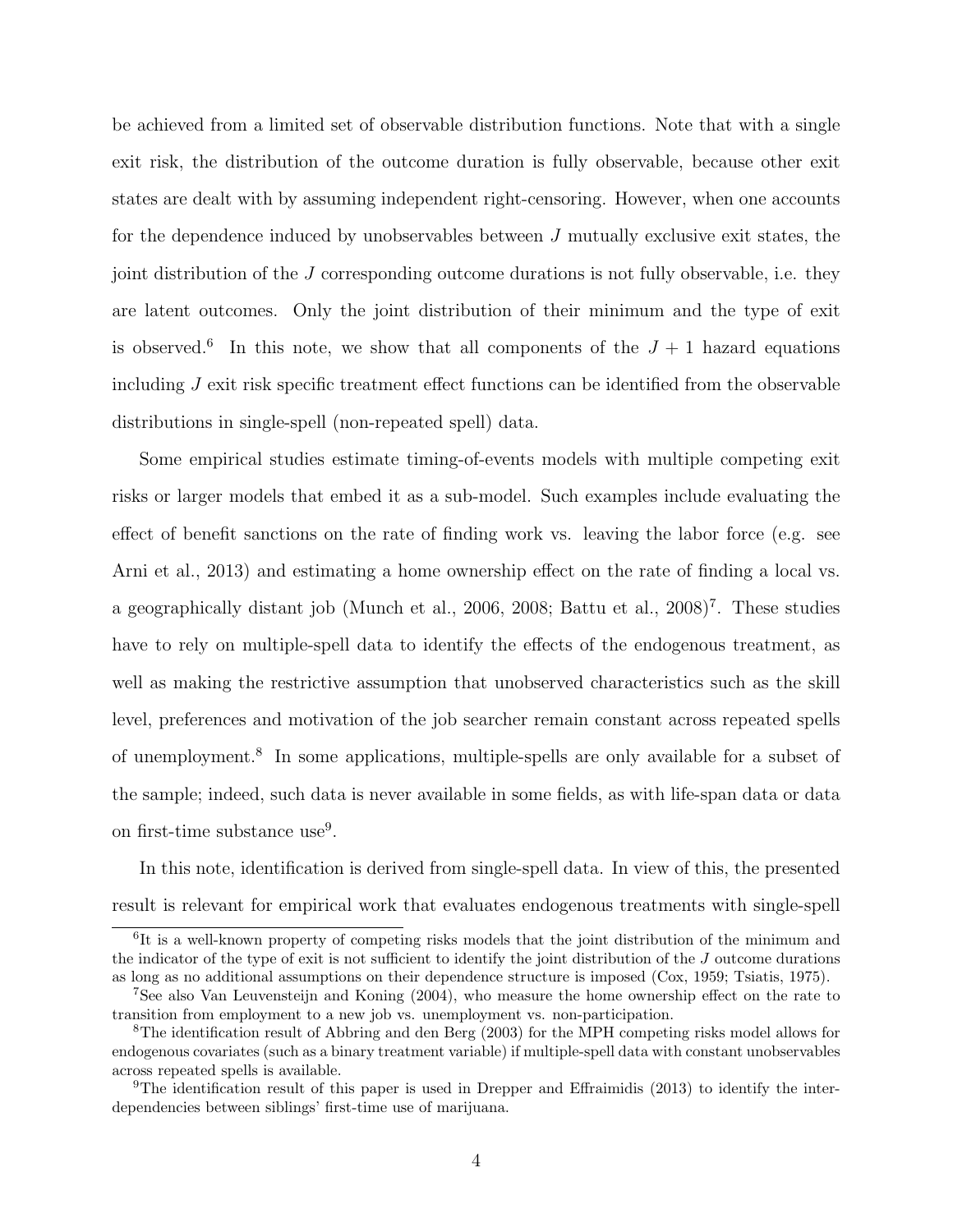datasets or multiple-spell datasets, where the assumption of constant unobservables across repeated spells is considered too restrictive.

We introduce the timing-of-events model with competing exit risks in the next section and present the corresponding identification result in Section 3, before Section 4 concludes.

#### 2 Timing-of-events model with two competing exit risks

The first component of the model proposed in this note is the MPH competing risks model. For ease of exposition, the case with two competing exit risks  $(J = 2)$  is presented here. The generalization of our result to more than two competing exit states is straightforward and briefly addressed at the end of Section 3.

At time  $t_0 = 0$ , a unit enters into the state of interest (e.g. a worker enters into unemployment). In this state, for each point in time  $t \in \mathbb{R}_+$  the unit is exposed to two competing exit risks (e.g. 'finding work' vs. 'exiting the labor force'). The non-negative random variables  $Y_1$  and  $Y_2$  denote the two corresponding latent durations until the unit exits to state 1 or 2. Once the first exit takes place, the other duration is right-censored at that point.<sup>10</sup> Thus, the joint distribution of  $Y_1$  and  $Y_2$  is not fully observed. Instead, one observes the joint distribution of the minimum of  $Y_1$  and  $Y_2$  and the indicator of the first realized exit:  $(Y, I)$ , with  $Y = \min_{j \in \{1,2\}} (Y_j)$  and  $I = \arg \min_{j \in \{1,2\}} (Y_j)$ .<sup>11</sup>

The two hazard rates that correspond to the latent durations  $Y_1$  and  $Y_2$  are each assumed to follow the well-known MPH structure:

$$
\theta_1(t|x, V_1) = \lambda_1(t) \phi_1(x) V_1
$$
  
\n
$$
\theta_2(t|x, V_2) = \lambda_2(t) \phi_2(x) V_2
$$
\n(1)

 $10$ Note that right-censoring is not independent here, due to the existence of dependent unobservables.

<sup>&</sup>lt;sup>11</sup>The distribution of  $(Y, I)$  is not sufficient to identify the joint distribution of  $(Y_1, Y_2)$  as long as the dependence structure between  $Y_1$  and  $Y_2$  remains unrestricted (Cox, 1959; Tsiatis, 1975). This nonidentification result can be overturned when sufficient covariate variation is available (Heckman and Honoré, 1989). Abbring and Van den Berg (2003a) show that the necessary variation in covariates can be relaxed considerably in the mixed proportional hazard competing risks model.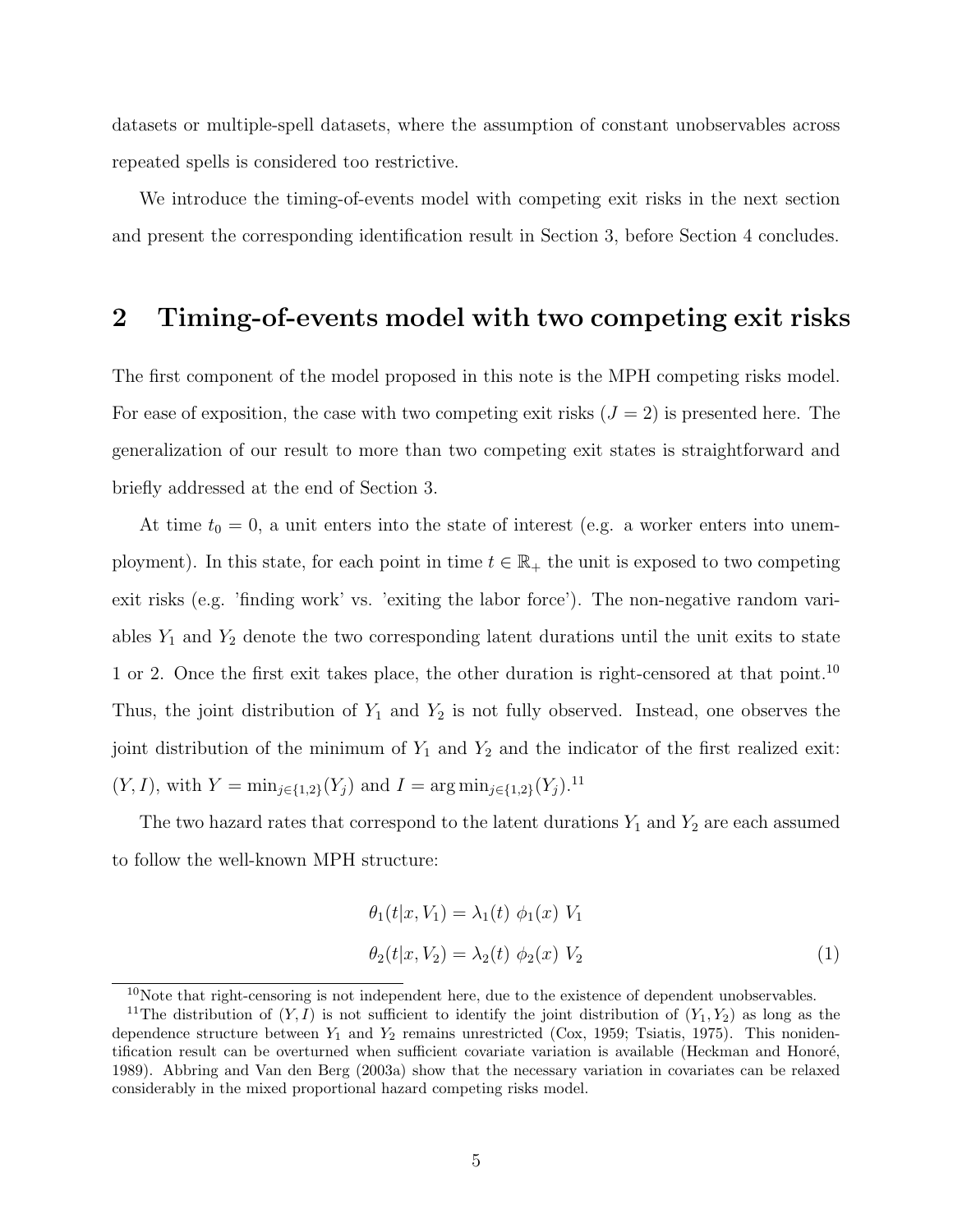The functions  $\lambda_1$  and  $\lambda_2$  capture risk-specific duration dependence. Conditional on the vector of covariates x that enters into both hazard rates, a dependence is introduced between  $\theta_1$  and  $\theta_2$  through a vector of non-negative random variables  $V = (V_1, V_2)$ , which is jointly drawn from a bivariate distribution  $G$ . In the job search example,  $V_1$  reflects how the unobserved characteristics such as the skills, preferences or motivation of the job searcher influence her hazard rate to find a new job, while  $V_2$  reflects the influence of the same unobserved characteristics on her hazard rate to exit the labor force. Naturally,  $V_1$  and  $V_2$  are dependent in many applications.

We now introduce an endogenous treatment to the MPH competing risk model in (1). Let S denote the spell duration from  $t_0$  to the time when the unit enters into treatment (e.g. the time spent in unemployment before the case worker imposes a benefit sanction). Once the unit enters into treatment at time  $S = s$ , the two competing exit hazards of 'finding work' vs. 'exiting the labor force' are affected for all  $t > s$ . The dynamic effects of this treatment enter through two risk-specific treatment effect functions,  $\delta_1(t|S, x)$  and  $\delta_2(t|S, x)$ .

Model I (Timing-of-events model with two competing exit risks): The hazard rates of  $Y_1|(S, x, V_1)$  and  $Y_2|(S, x, V_2)$  are given by

$$
\theta_1(t|S, x, V_1) = \lambda_1(t) \phi_1(x) \delta_1(t|S, x)^{I(t>S)} V_1
$$
  

$$
\theta_2(t|S, x, V_2) = \lambda_2(t) \phi_2(x) \delta_2(t|S, x)^{I(t>S)} V_2,
$$

where I is the indicator function. The hazard rate of  $S(x, V<sub>S</sub>)$  is given by

$$
\theta_S(s|x, V_S) = \lambda_S(s) \phi_S(x) V_S.
$$

The random vector  $(V_1 \ V_2 \ V_5)'$  is jointly drawn from the trivariate cumulative distribution function G.

The hazard of entering into treatment  $\theta_S$  is influenced by covariates x, as well as unob-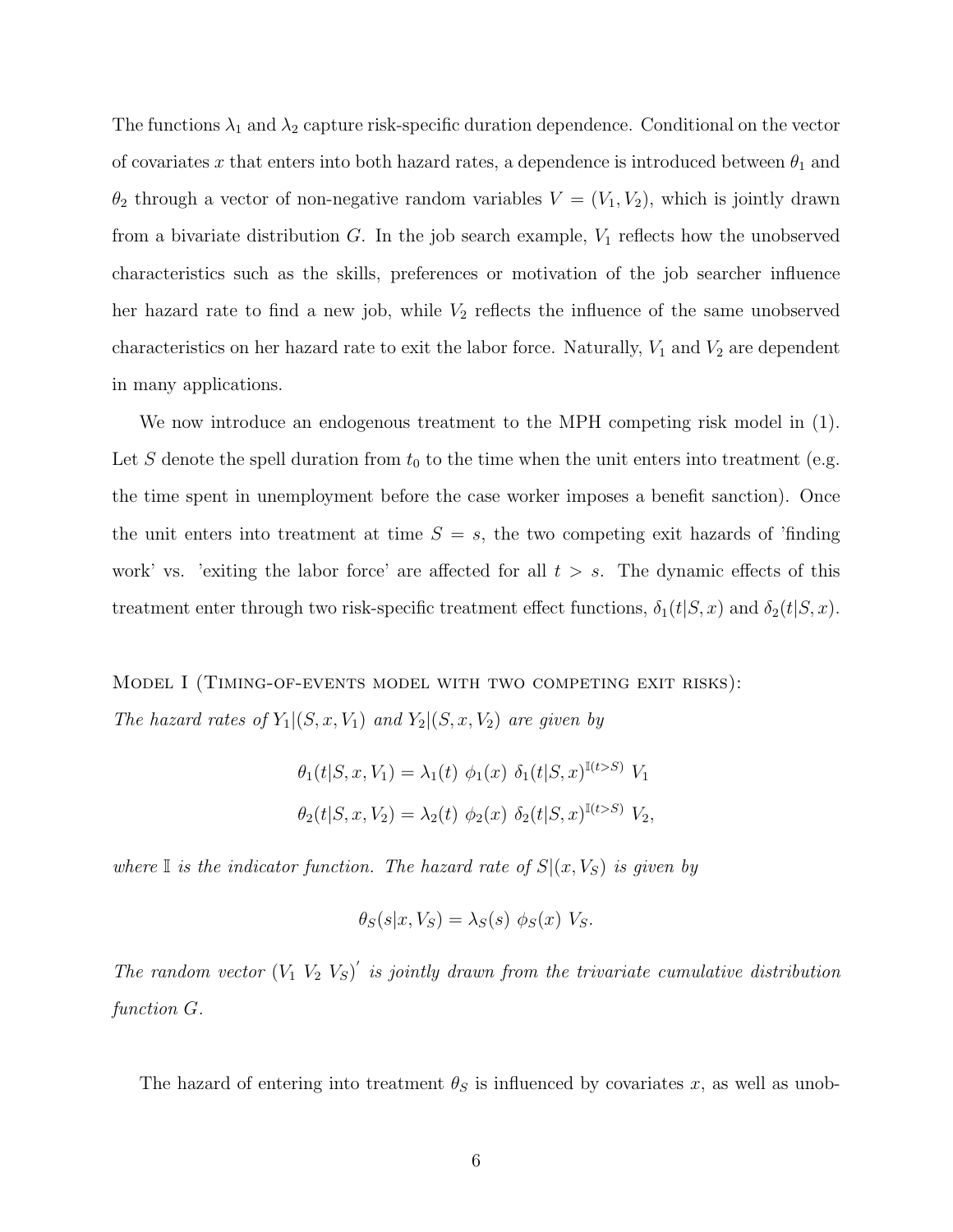served characteristics of the job searcher  $(V<sub>S</sub>)$ . The dependence between  $V<sub>S</sub>$ ,  $V<sub>1</sub>$  and  $V<sub>2</sub>$  is captured by the trivariate distribution  $G$ , which - aside from a finite means assumption remains unrestricted in the identification result in Section 3.

A crucial feature of MODEL I is that it allows for a completely separate treatment effect function  $\delta_i(t|S, x)$  for each of the two competing exit hazards  $j = 1, 2$ . For example, some labor market programs may be rather ineffective in increasing the rate to find work yet may have a strong impact on the decision of the job searcher to exit the labor force. It is not only the immediate impact of the treatment that may strongly differ across competing exit risks, but also their dynamics. A labor market program that succeeds in increasing the human capital of the job searcher will have long-lasting positive effects on the hazard to find work, while the potential effect on the risk to exit the labor force may be short-lived. Furthermore, the dependence of the treatment effect on the elapsed duration spent in unemployment at the time of treatment as well as on covariates x may differ across competing exit risks.<sup>12</sup>

In the special case that the state of interest has only one relevant exit state  $(J = 1)$ , Model I reduces to the well-known (single-risk) timing-of-events model. In this case, the distribution of the single outcome duration  $Y_1$  is fully observed. Abbring and Van den Berg (2003b) show that all functions of their (single-risk) model can be identified from the set of observed distributions:  $(Y_1, S)$  for  $Y_1 > S$  and  $(Y_1)$  for  $Y_1 < S$ .<sup>13</sup>

Once an additional competing exit risk is introduced  $(J = 2)$ , the joint distribution of  $(Y_1, Y_2)$  is not fully observed due to the nature of competing risks, which are mutually exclusive and may be dependent by way of unobservables. Instead, only the distribution  $(Y, I)$  is observed, with  $Y = \min_{j \in \{1,2\}}(Y_j)$  and  $I = \arg \min_{j \in \{1,2\}}(Y_j)$ . In the following section, we show that all model components of MODEL I including the exit risk-specific

<sup>&</sup>lt;sup>12</sup>The timing-of-events model with competing exit risks has some similarities to the event history approach to program evaluation proposed by Abbring (2008). The main difference is that the model proposed in this note does not rely on the semi-Markov assumption that the transition model with multiple states by Abbring (2008) is based on. This assumption rules out a dependence of the treatment effects on the time spend in unemployment which is a characteristic feature of the timing-of-events approach.

<sup>&</sup>lt;sup>13</sup>Note that the distribution of the treatment S is not fully observed, because once a job searcher finds employment, her duration until treatment is right-censored.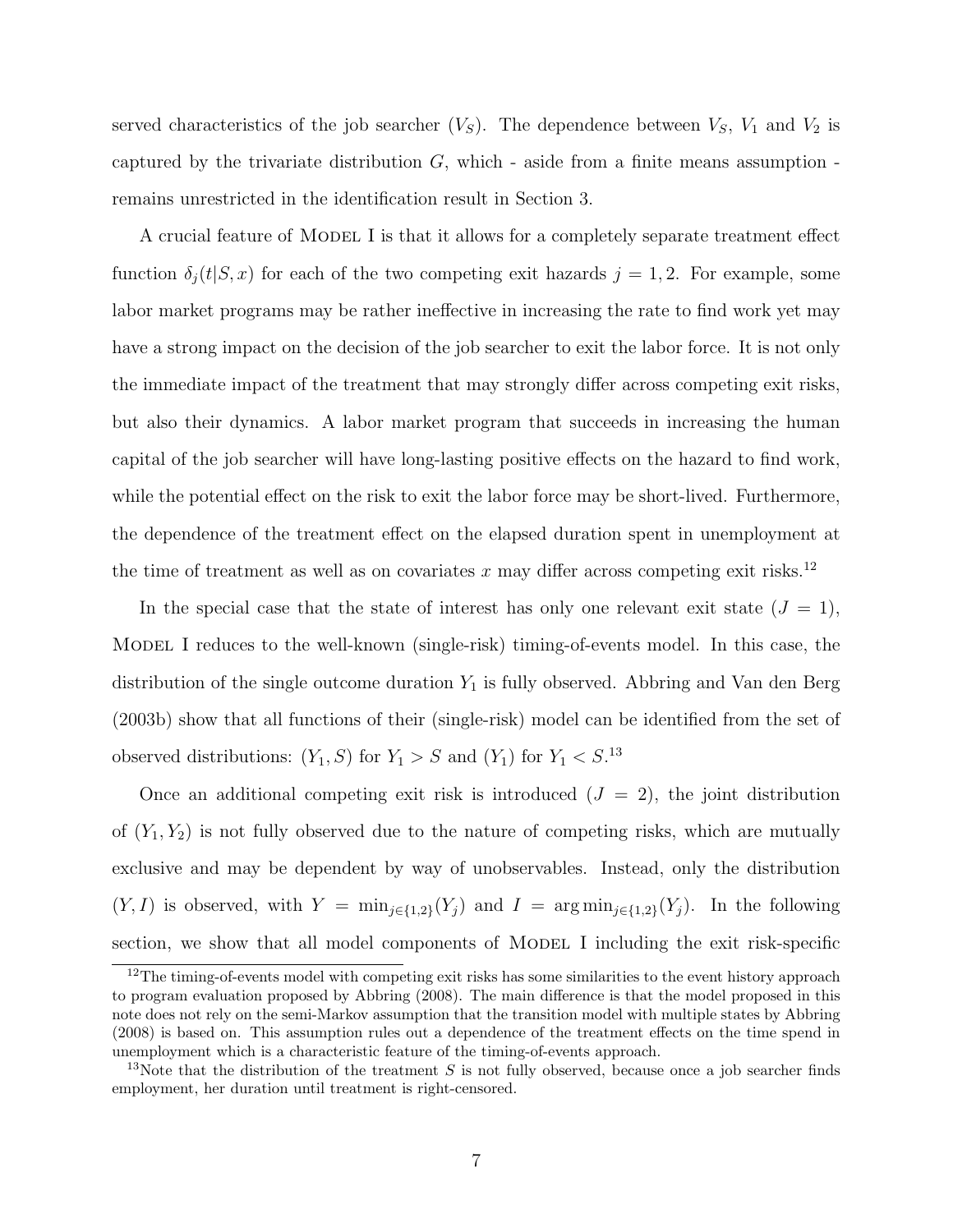treatment effect functions  $\delta_1$  and  $\delta_2$  are identified from the observed distributions:  $(Y, I, S)$ for  $Y > S$  and  $(Y, I)$  for  $Y < S$ .

Estimation methods of the proposed timing-of-events model with competing exit risks are similar to those used for the well-established single-risk case. Functional form assumptions specific to the application are imposed on the different components of the hazard rate, whereby parametric maximum likelihood methods can be applied. In applications in economics, the multidimensional unobserved heterogeneity distribution is often approximated using the mass-point approach introduced by Heckman and Singer (1984). Naturally, the complexity of the unobserved heterogeneity distribution increases with each additional competing exit risk equation. Restrictions on the dependence structure between competing exit risks can help to estimate models with a larger number of equations.

#### 3 Main result

Before stating the main identification result, we present the following standard technical conditions regarding the underlying model (for all  $j = 1, 2$ ).

Assumption 1 Each covariate effect function  $\phi_j : \mathbb{X} \to (0,\infty)$ ,  $\phi_S(x) : \mathbb{X} \to (0,\infty)$  is a continuous function with  $\phi_j(x^*) = \phi_S(x^*) = 1$  for some  $x^* \in \mathbb{X}$ . Furthermore,  $(\phi_1(x), \phi_2(x), \phi_S(x); x \in \mathbb{X})$  contains a non-empty open subset of  $\mathbb{R}^3_+$ .

**Assumption 2** The functions  $\lambda_j : \mathbb{R}_+ \to (0, \infty)$  and  $\lambda_S : \mathbb{R}_+ \to (0, \infty)$  are measurable. The integrated baseline hazard rates  $\Lambda_j(t) := \int_0^t \lambda_j(\omega) d\omega$  and  $\Lambda_S(t) := \int_0^t \lambda_S(\omega) d\omega$  exist and are finite for all  $t > 0$  with  $\Lambda_j(t^*) = \Lambda_S(t^*) = 1$  for some particular  $t^* > 0$ .

Assumption 3 The trivariate cumulative distribution function G does not depend on x and

$$
\mathbb{E}(V_j) < \infty, \quad \mathbb{E}(V_S) < \infty.
$$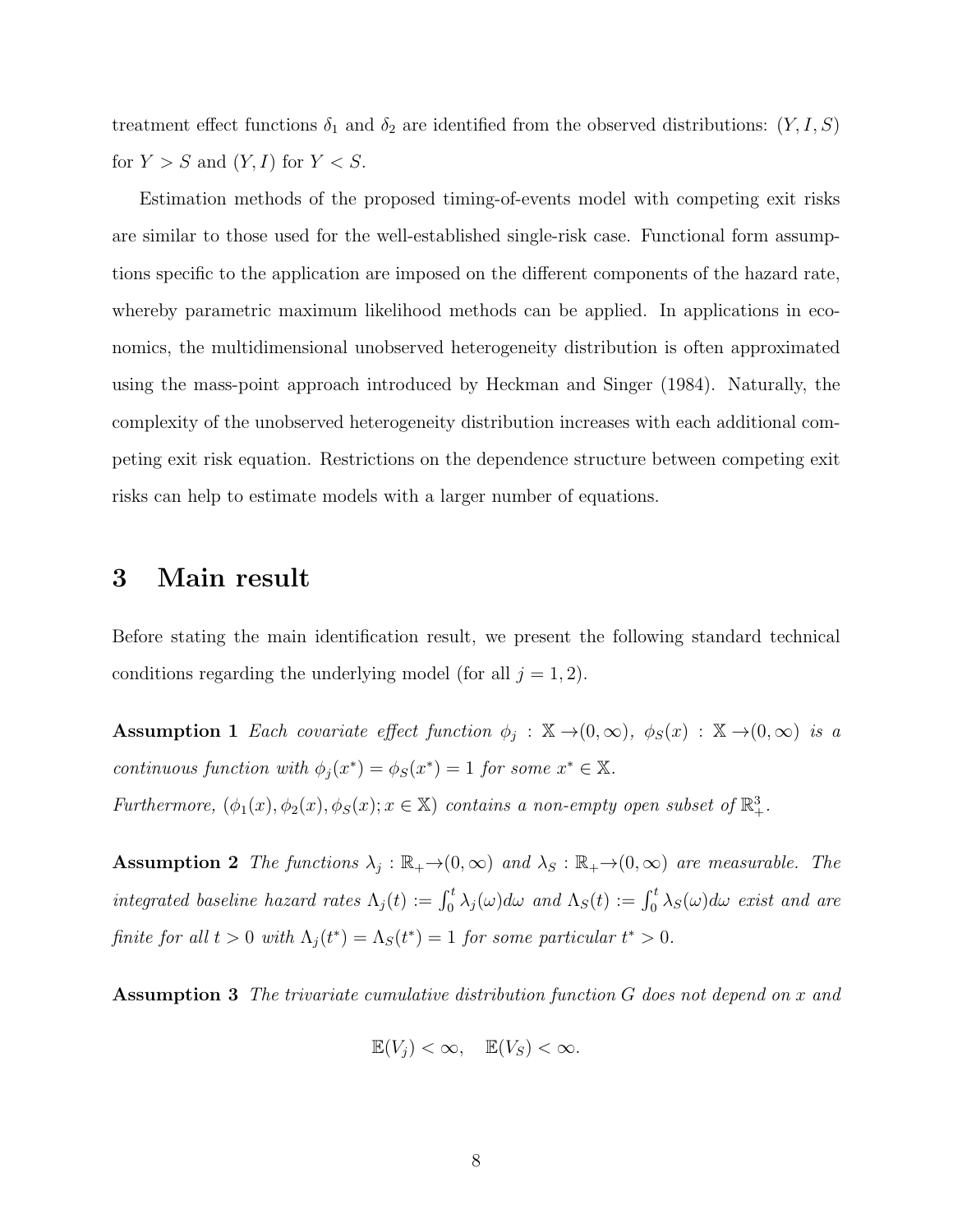Assumption 4 The treatment effect function  $\delta_j : \{(t, \tau) \in \mathbb{R}_+^2 : t > \tau\} \times \mathbb{X} \to (0, \infty)$  is measurable. Moreover, the quantities

$$
\begin{aligned} \Upsilon_j(t|s,x) &:= \int_s^t \lambda_j(\omega) \delta_j(\omega|s,x) d\omega, \\ \Delta_j(t|s,x) &:= \int_0^t \delta_j(\omega|s,x) d\omega \end{aligned}
$$

exist, are finite, and are either cadlag or caglad in s.

Assumption 1 ensures that there is sufficient variation of the covariate effects across the two competing exit durations and the duration to treatment. This assumption is discussed further below. Assumption 2 addresses the functional form of the baseline hazard. The function space is restricted to integrable functions, which is in line with most applied work. Assumption 2 includes, for example, the case of piecewise constant, Weibull or Gombertz baseline hazard specifications, which are widely used in empirical studies. Assumption 3 is a common assumption in single-spell mixed proportional hazard type models (e.g. Elbers and Ridder, 1982). Assumption 4 deals with measurability and finiteness conditions of the treatment effect functions. These conditions are not restrictive in the sense that they allow for a wide range of parametric families.

Assumptions 1 - 4 are almost identical to the Assumptions of Abbring and Van den Berg (2013). The main difference results from the extension to multiple competing exit risks, which requires more covariate variation (Assumption 1) and increases the dimensions of the unobserved heterogeneity distribution  $G$  (Assumption 3).<sup>14</sup>

We now introduce the main result. Recall that if the realization of the treatment occurs before the first exit, i.e.  $Y > S$ , we observe  $(S, Y, I)$  and if  $Y < S$ , we only observe  $(Y, I)$ . Let  $-j = 2$  if  $j = 1$  and  $-j = 1$  if  $j = 2$ . In a large dataset, the following subsurvival

<sup>14</sup>Assumption 4 is slightly weaker than Assumption 4 of Abbring and Van den Berg (2003b) since instead of continuity, we only impose continuity either from the left or from the right.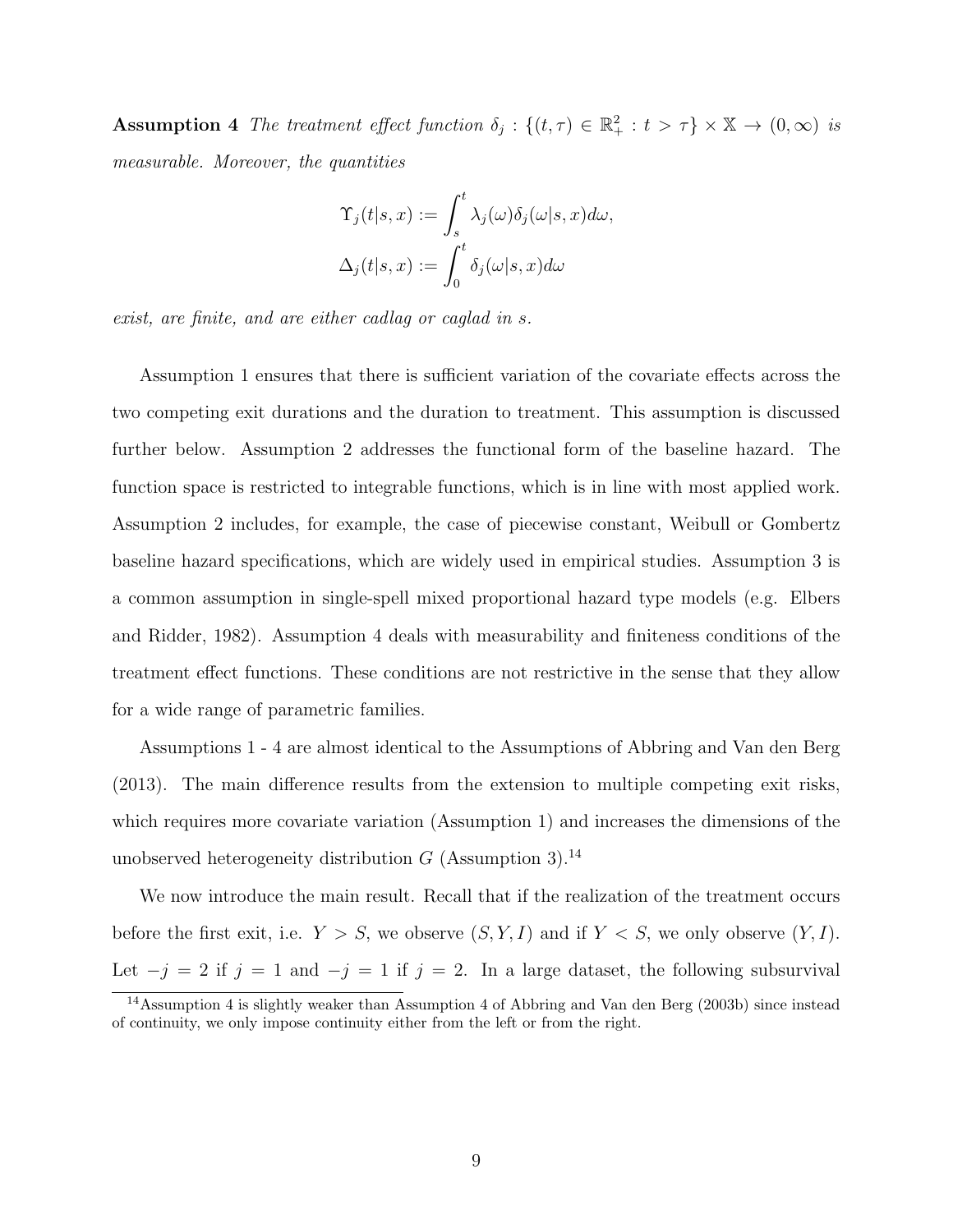functions are observable (for  $j = 1, 2$ )

$$
Q_{Y_j,S}(y,s|x) := \mathbb{P}(Y_j > y, Y_{-j} > Y_j, S > s, Y > S|x),
$$
\n(2)

$$
Q_{Y_j}(y|x) := \mathbb{P}(Y_j > y, Y_{-j} > Y_j, S > Y|x)
$$
\n(3)

for all  $(y, s, x) \in \mathbb{R}_+^2 \times \mathbb{X}$ . Define,  $Q_S(y, s|x) := \mathbb{P}(Y > y, S > s, Y > S|x) = Q_{Y_1,S}(y, s|x) +$  $Q_{Y_2,S}(y,s|x)$  and let  $Q_S^0(s|x) = Q_S(0,s|x)$ . Note that the distribution of  $(S, Y, I)$  for  $Y > S$ , and  $(Y, I)$  for  $Y \leq S$  is fully characterized by (2) and (3). Next, we state the main result of the paper:

PROPOSITION 1: Let the Assumptions 1-4 hold. Then, the functions  $\Lambda_1$ ,  $\phi_1$ ,  $\Lambda_2$ ,  $\phi_2$ ,  $\Lambda_S$ ,  $\phi_S, G, \Delta_1$ , and  $\Delta_2$  are identified from the observable functions  $\{Q_{Y_1}, Q_{Y_2}, Q_{Y_1,S}, Q_{Y_2,S}\}.$ 

For ease of exposition, MODEL I and correspondingly PROPOSITION 1 is presented here for the special case of  $J = 2$ . It is straightforward to extend this result to J competing exit risks, where  $J$  is a positive finite integer. In this case, Assumption 1 has to be adapted such that  $(\phi_1(x), ..., \phi_J(x), \phi_S(x); x \in \mathbb{X})$  has to contain a nonempty open subset in  $\mathbb{R}^{J+1}_+$ . Note that this assumption on available covariate variation across the  $J+1$  model equations limits to the number of competing exit risks that can be included in the model. For example, for  $J = 2$  and three covariates with  $\phi_q(x) = exp(x'\beta_q) \,\forall q \in \{1, 2, S\}$ , it is sufficient for Assumption 1 that  $(\beta_1 \ \beta_2 \ \beta_S)$  has full rank and X contains a non-empty open set in  $\mathbb{R}^3_+$ . Thus in most applications, where this rank condition is fulfilled,  $J+1$  continuous covariates will generate sufficient variation for Assumption 1 to hold.<sup>15</sup>

**Proof.** [Proof of Proposition 1] The joint distribution of the identified minimum of  $(Y_1, Y_2, S)$ and the identity of this smallest duration is fully characterized by  $\{Q_{Y_1}, Q_{Y_2}, Q_S^0\}$  (Tsiatis, 1975). From this, it follows that under Assumptions 1-3 the functions  $\Lambda_1, \phi_1, \Lambda_2, \phi_2, \Lambda_S, \phi_S$ ,

<sup>15</sup>For a detailed discussion of this assumption for two equations, see Abbring and Van den Berg 2003a.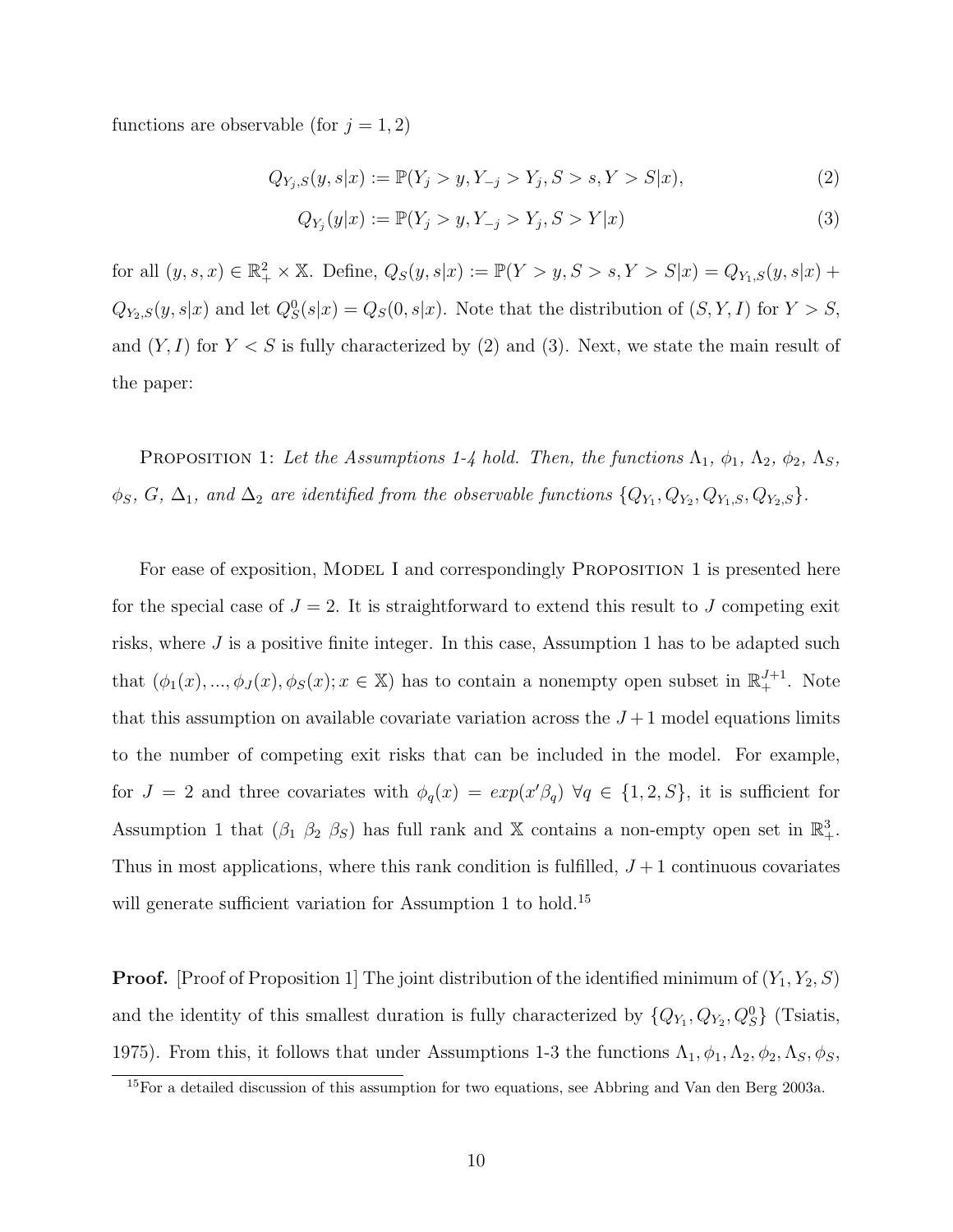and G are identified from  $\{Q_{Y_1}, Q_{Y_2}, Q_S^0\}$  (Abbring and Van den Berg, 2003a).

In the sequel, we focus on the identification of  $\Delta_1$  and  $\Delta_2$ . Let  $\mathcal{L}_G$  express the trivariate Laplace transform of the random vector  $(V_1 \ V_2 \ V_S)'$ . For almost all  $y \in \mathbb{R}_+$  and all  $x \in \mathbb{X}$ , we have

$$
\frac{\partial Q_{Y_j}(y|x)}{\partial y} = \mathcal{L}_G^j(\phi_1(x)\Lambda_1(y), \phi_2(x)\Lambda_2(y), \phi_S(x)\Lambda_S(y))\lambda_j(y)\phi_j(x),\tag{4}
$$

where the notation  $\mathcal{L}_{G}^{j}$  represents the corresponding partial derivative for  $j \in \{1,2\}$ . Additionally, for almost all  $(s, y) \in \mathbb{R}^2_+$  with  $y > s$  and all  $x \in \mathbb{X}$ , we have

$$
\frac{\partial^2 Q_{Y_j,S}(y,s|x)}{\partial s \partial y} = \mathcal{L}_G^{j,3}(\phi_1(x)(\Lambda_1(y) + \Upsilon_1(y|s,x)), \phi_2(x)(\Lambda_2(y) + \Upsilon_2(y|s,x)), \phi_S(x)\Lambda_S(s))
$$

$$
\times \lambda_S(s)\phi_S(x)\phi_j(x)\lambda_j(y)\delta_j(y|s,x), \tag{5}
$$

where  $\mathcal{L}_G^{j,3}$  denotes the corresponding mixed partial derivative for  $j \in \{1,2\}$ .

The above equations imply that for any  $y \in \mathbb{R}_+$  and all  $x \in \mathbb{X}$ , we have

$$
\lambda_j(y) = \left[ \mathcal{L}_G^{(j)}(\phi_1(x)\Lambda_1(y), \phi_2(x)\Lambda_2(y), \phi_S(x)\Lambda_S(y))\phi_j(x) \right]^{-1} \frac{\partial Q_{Y_j}(y|x)}{\partial y}.
$$
 (6)

Similarly, we obtain for each  $(s, y) \in \mathbb{R}^2_+$  with  $y > s$  and all  $x \in \mathbb{X}$  and  $j \in \{1, 2\}$ 

$$
\lambda_j(y)\delta_j(y|s,x) = \left[\mathcal{L}_G^{(1j)}(\phi_1(x)(\Lambda_1(y) + \Upsilon_1(y|s,x)), \phi_2(x)(\Lambda_2(y) + \Upsilon_2(y|s,x)), \phi_s(x)\Lambda_S(s))\lambda_S(s)\phi_S(x)\phi_j(x)\right]^{-1} \frac{\partial^2 Q_{Y_j,S}(y,s|x)}{\partial s \partial y}.
$$
\n(7)

For the remainder of the proof, we fix s and x. Define  $\Lambda_s := \Lambda_s(s)$ . Moreover, let  $\mathcal{H}_j(y) := \Lambda_j(y)$  and  $\mathcal{Q}_j(y) := \frac{\partial \mathcal{Q}_{Y_j}(y|x)}{\partial t}$  for  $0 \le y \le s$ , and  $\mathcal{H}_j(y) := \Lambda_j(s) + \Upsilon_j(y|s, x)$  and  $\mathcal{Q}_j(y) := \frac{\partial^2 Q_{Y_j,S}(y,s|x)}{\partial s \partial y}$  for  $y > s$ . Finally, we define  $g_j := \lambda_S(s) \phi_S(x) \phi_j(x)$  and supress the dependence of  $\phi_j$  on x.

Hence, for almost all  $y \in (0,\infty)$  we have a system of two differential equations in the sense of Carathéodory (1918) (see Walter, 1998), i.e.

$$
\frac{d}{dy}\mathcal{H}(y) = f(y, \mathcal{H}(y)),
$$
  

$$
\mathcal{H}(\tau) = \gamma_{\tau} \in \mathbb{R}^{2}_{+}, \text{ for some specific } \tau \in (0, s) \qquad \text{(initial conditions)}, \tag{8}
$$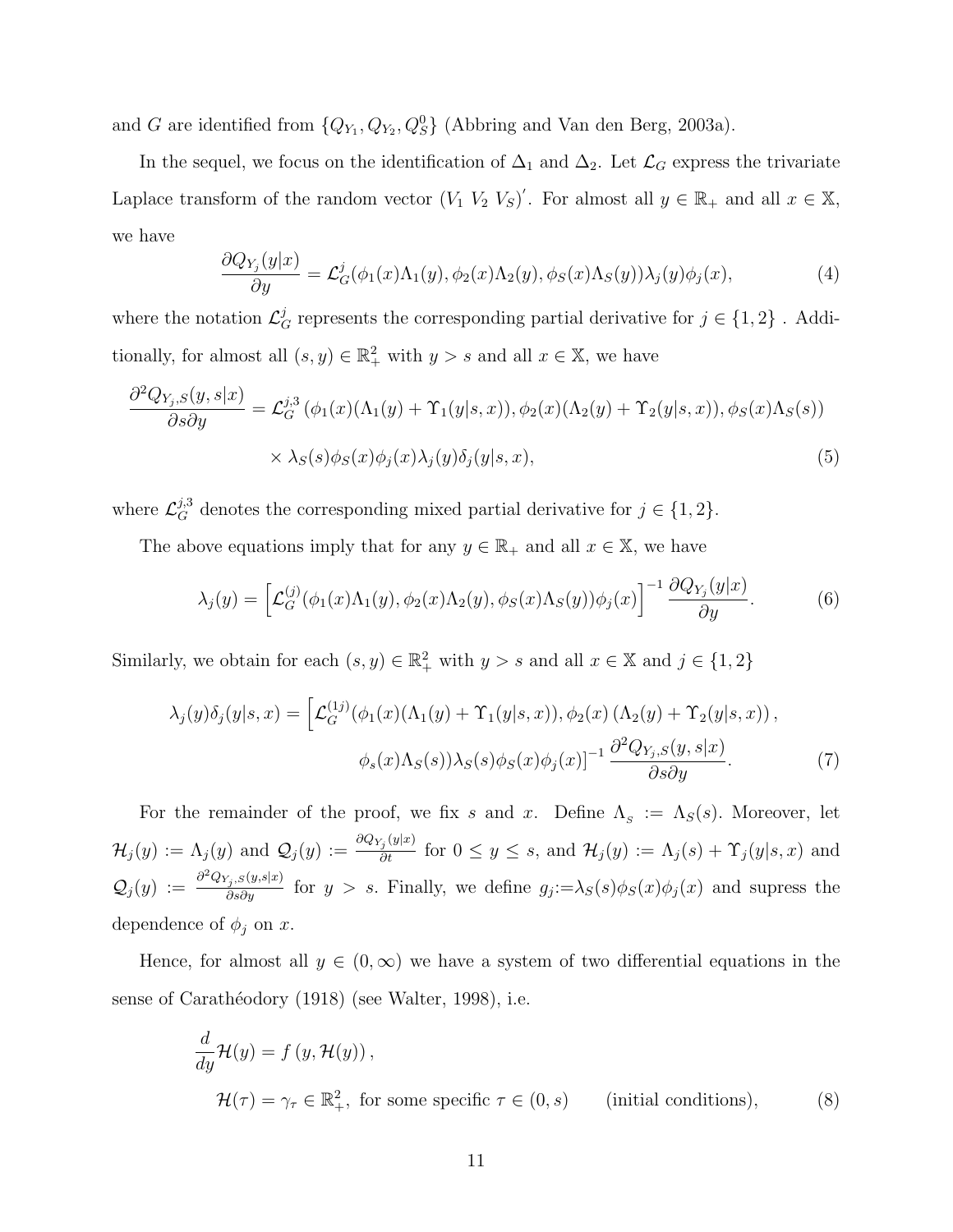where  $\mathcal{H} := (\mathcal{H}_1 \; \mathcal{H}_2)'$  and  $f := (f_1 \; f_2)'$ , with

$$
f_j(y, \mathcal{H}) = \begin{cases} \left[ \mathcal{L}_G^{(j)}(\phi_1 \mathcal{H}_1, \phi_2 \mathcal{H}_2, \phi_3 \Lambda_S(y)) \phi_j \right]^{-1} \mathcal{Q}_j(t) & \text{if } 0 < y \le s, \\ \left[ \mathcal{L}_G^{(j3)}(\phi_1 \mathcal{H}_1, \phi_2 \mathcal{H}_2, \phi_3 \Lambda_S) g_j \right]^{-1} \mathcal{Q}_j(t) & \text{if } y > s. \end{cases}
$$

Note that for given  $(s, x) \in \mathbb{R}_+ \times \mathbb{X}$  we can choose a  $\tau \in (0, s)$  which yields the initial conditions  $\mathcal{H}(\tau) = (\mathcal{H}_1(\tau) \mathcal{H}_2(\tau))' = (\Lambda_1(\tau) \Lambda_2(\tau))' = \gamma_\tau$  as the functions  $\Lambda_1$  and  $\Lambda_2$  have been already identified (see the first paragraph). Moreover, the rest quantities on the righthand side from the above equation are identified by the first step of the current proof (see the fist paragraph). Furthermore, the quantity  $\mathcal{Q}_j$  is observed from the data. By making use of Lemma 1, the above system of differential equations has a unique solution for each  $x \in \mathbb{X}$  and almost all  $s \in \mathbb{R}_+$ . Recall that  $\Upsilon_1(y|s,x)$  and  $\Upsilon_2(y|s,x)$  are either cadlag or caglad with respect to y. The above discussion implies that the quantities  $\Upsilon_1$  and  $\Upsilon_2$  are uniquely identified. By definition, the latter yields identification of  $\Delta_1$  and  $\Delta_2$ .

### 4 Conclusion

This note presents identification conditions for a multivariate duration model that combines the MPH competing risks model with the timing of events model. The resulting model can be seen as a competing risks model that allows for an endogenous treatment time variable, or as an extension of the timing-of-events model to multiple competing exit risks. Identification is achieved from single (non-repeated) spell data using similar assumptions as in the singlerisk version of Abbring and Van den Berg (2003b). A crucial feature of the extended model is that it allows identifying separate treatment effect functions for each competing exit risk equation.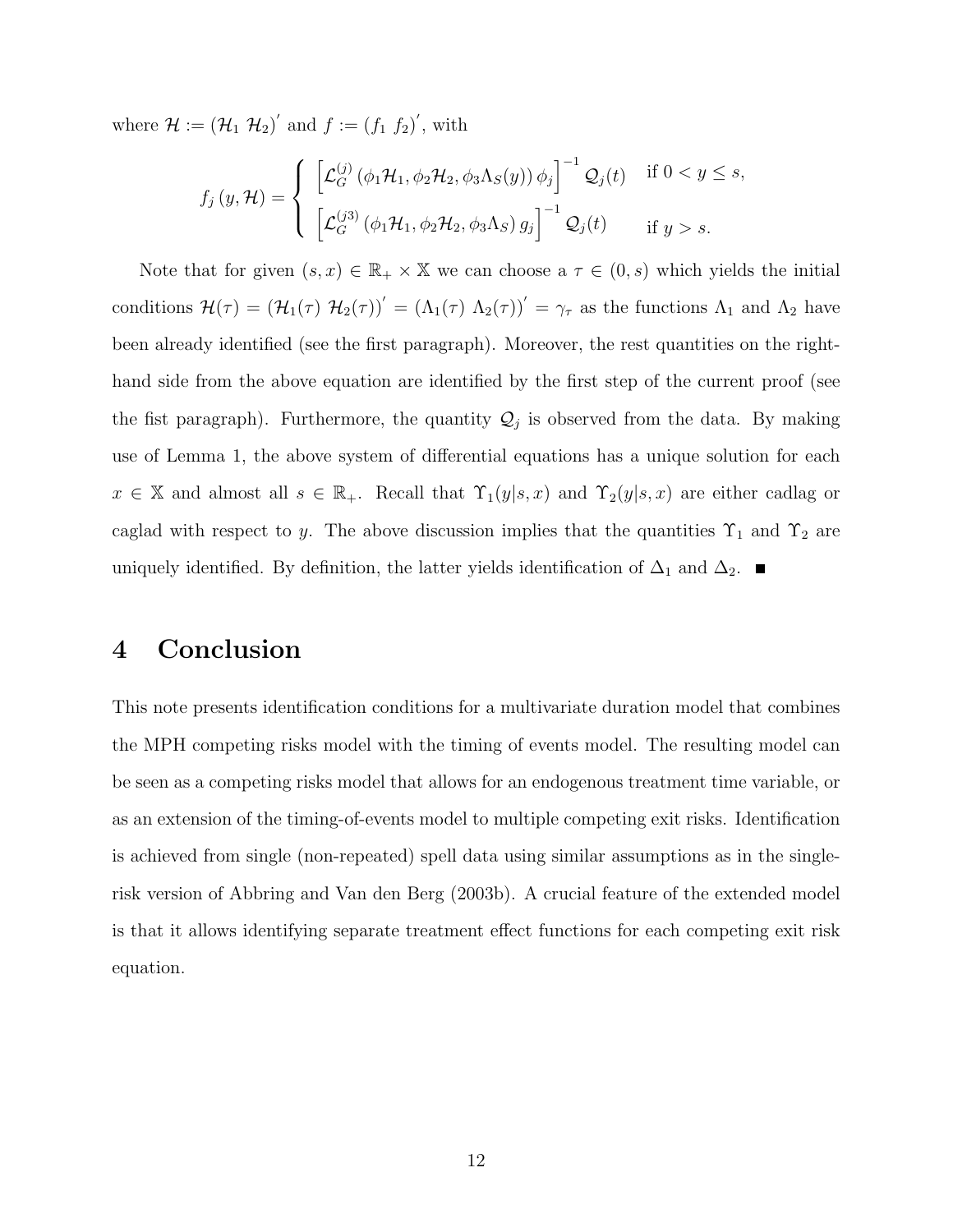# References

- Abbring, J. H. (2008). The event-history approach to program evaluation. In Advances in Econometrics, pp.  $33 - 55$ .
- Abbring, J. H. and G. J. V. den Berg (2003). The identifiability of the mixed proportional hazards competing risks model. Journal of the Royal Statistical Society. Series B 65(3), 701–710.
- Abbring, J. H. and G. J. Van den Berg (2003). The nonparametric identification of treatment effects in duration models. Econometrica 71 (5), 1491–1517.
- Abbring, J. H., G. J. van den Berg, and J. C. van Ours (2005). The Effect of Unemployment Insurance Sanctions on the Transition Rate from Unemployment to Employment. Economic Journal  $115$  (July), 602–630.
- Arni, P., R. Lalive, and J. V. Ours (2013). How effective are unemployment benefit sanctions? Looking beyond unemployment exit. *Journal of Applied Econometrics 28*, 1153–1178.
- Battu, H., A. Ma, and E. Phimister (2008, March). Housing Tenure, Job Mobility and Unemployment in the UK. The Economic Journal 118(527), 311–328.
- Carathéodory, C. (1918). Vorlesungen über reelle Funktionen. Leipzig: Teubner.
- Cox, D. R. (1959). The Analysis of Exponentially Distributed Life-Times with Two Types of Failure. Journal of the Royal Statistical Society Series B 21 (2), 411–421.
- Drepper, B. and G. Effraimidis (2013). Social Interaction Effects in Duration Models.
- Escarela, G. and J. F. Carriere (2003). Fitting competing risks with an assumed copula. Statistical Methods in Medical Research 12, 333–349.
- Gans, J. S., D. H. Hsu, and S. Stern (2008). The impact of uncertain intellectual property rights on the market for ideas: Evidence from patent grant delays. Management Science.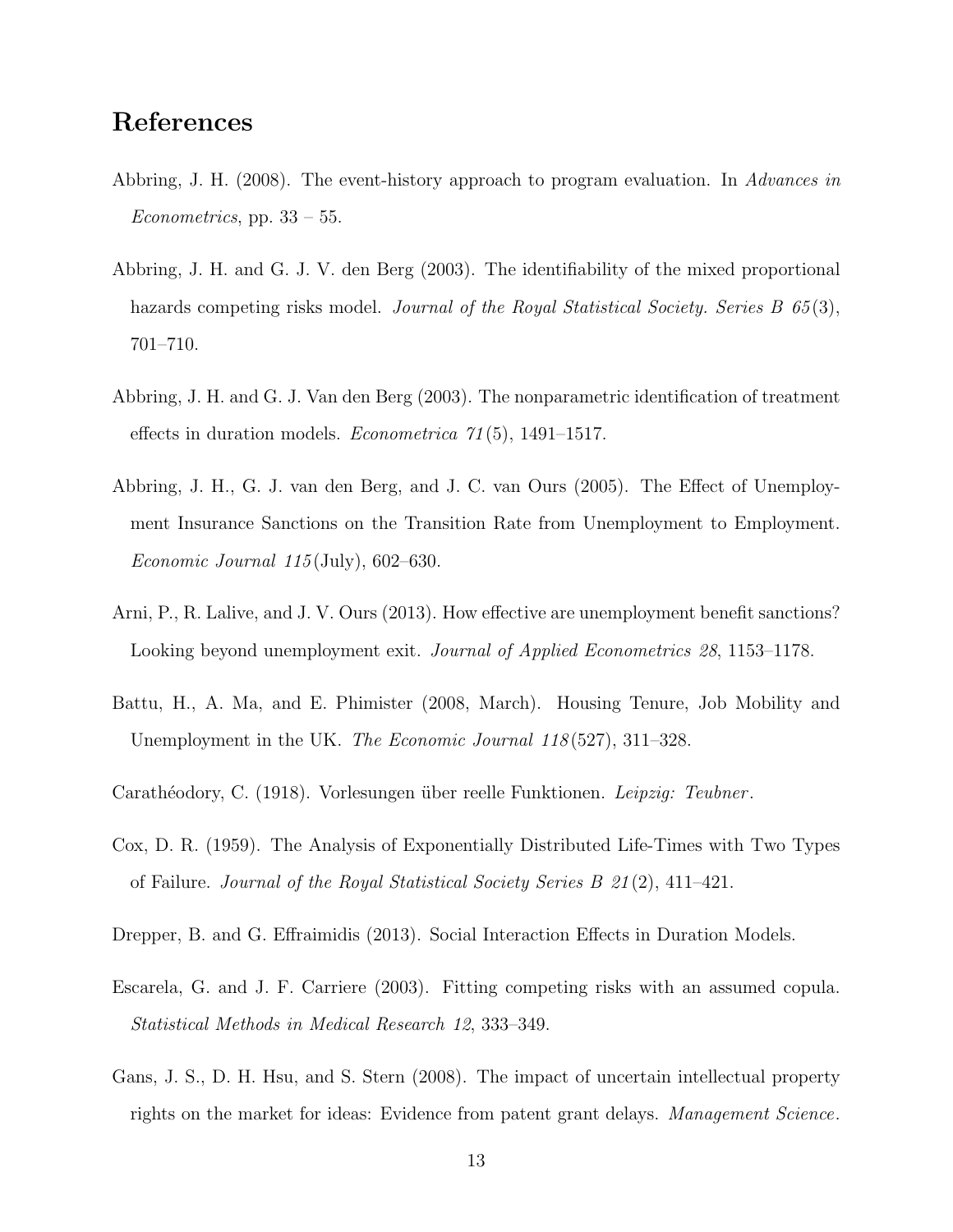- Han, A. and J. A. Hausman (1990). Flexible Parametric Estimation of Duration and Competing Risk Models. Journal of Applied Econometrics  $5(1)$ , 1–28.
- Heckman, J. and B. Singer (1984). A Method for Minimizing the Impact of Distributional Assumptions in Econometric Models for Duration Data. Econometrica 52 (2), 271–320.
- Heckman, J. J. and B. E. Honoré (1989). The identifiability of the competing risks model. Biometrika 76 (2), 325–330.
- Honoré, B. E. and A. Lleras-Muney (2006). Bounds in Competing Risks Models and the War on Cancer. *Econometrica*  $74(6)$ , 1675–1698.
- Katz, F. and B. D. Meyer (1990). The impact of the potential duration of unemployment benefits on the duration of unemployment. Journal of Public Economics 41, 45–72.
- Lalive, R., J. C. van Ours, and J. Zweimuller (2002). The Effect of Benefit Sanctions on the Duration of Unemployment.
- McCall, B. P. (1997). The Determinants of FullTime versus PartTime Reemployment following Job Displacement. *Journal of Labor Economics 15*(4), 714–734.
- Munch, J. R., M. Rosholm, and M. Svarer (2006, October). Are Homeowners Really More Unemployed? *The Economic Journal 116* (514), 991–1013.
- Munch, J. R., M. Rosholm, and M. Svarer (2008, January). Home ownership, job duration, and wages. Journal of Urban Economics  $63(1)$ , 130–145.
- Rosholm, M. and M. Svarer (2008, June). The Threat Effect of Active Labour Market Programmes. Scandinavian Journal of Economics 110(2), 385–401.
- Svarer, M. and M. Verner (2008). Do children stabilize relationships in Denmark? Journal of Population Economics 21, 395–417.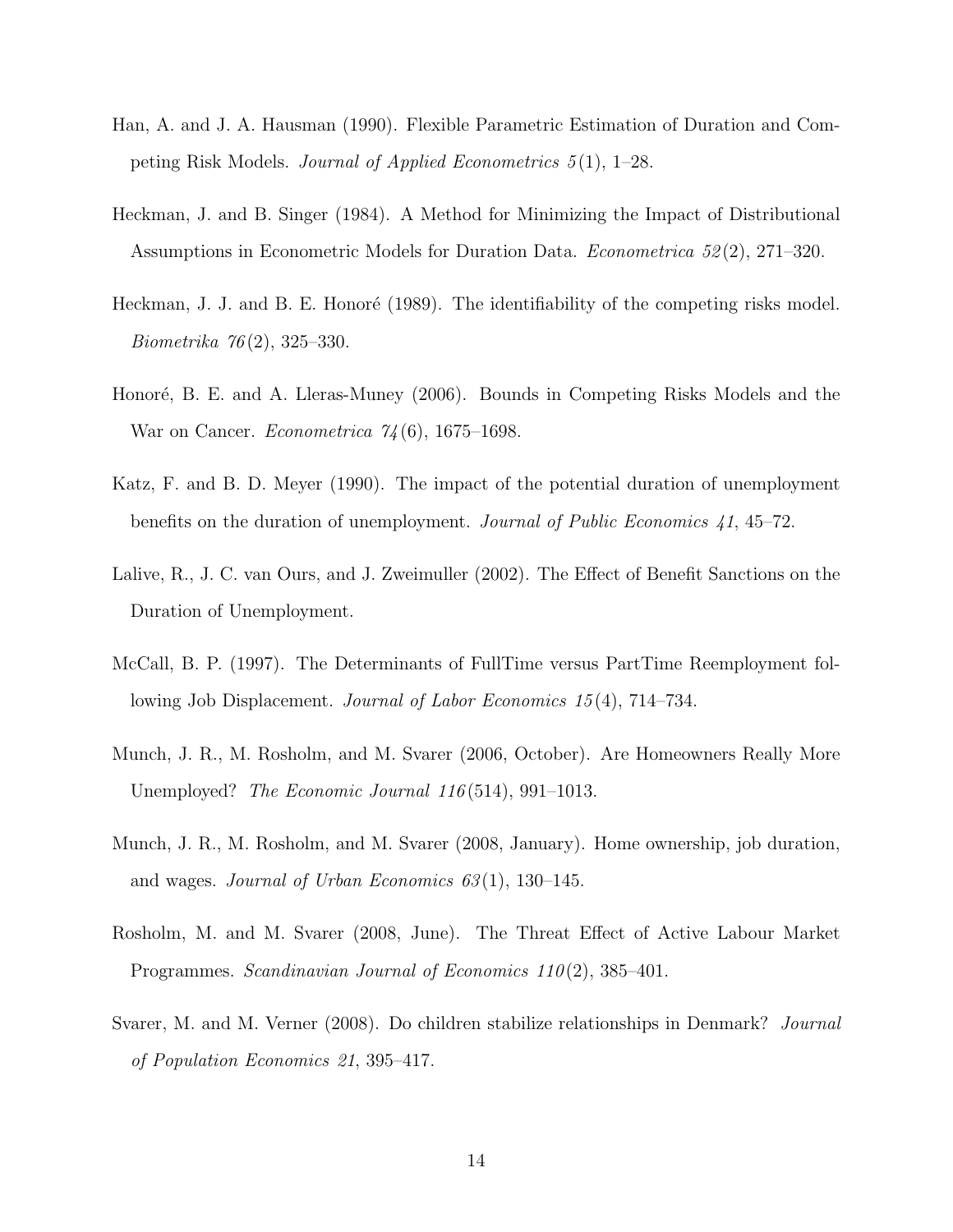- Tsiatis, A. (1975, January). A nonidentifiability aspect of the problem of competing risks. Proceedings of the National Academy of Sciences 72 (1), 20–22.
- Van den Berg, G. J. and B. Drepper (2012). A unique bond: Does losing your co-twin affect your remaining life-span?
- Van den Berg, G. J., M. Lindeboom, and F. Portrait (2011, July). Conjugal bereavement effects on health and mortality at advanced ages. Journal of Health Economics  $30(4)$ , 774–94.
- Van den Berg, G. J., B. Van der Klaauw, and J. C. Van Ours (2004). Punitive sanctions and the transition rate from welfare to work. Journal of Labor Economics  $22(1)$ ,  $211-241$ .
- Van den Berg, G. J., a. G. C. Van Lomwel, and J. C. Van Ours (2007, March). Nonparametric estimation of a dependent competing risks model for unemployment durations. Empirical Economics  $34(3)$ , 477-491.
- Van Leuvensteijn, M. and P. Koning (2004, May). The effect of home-ownership on labor mobility in the Netherlands. *Journal of Urban Economics* 55(3), 580–596.
- Van Ours, J. C. (2003, July). Is cannabis a stepping-stone for cocaine? Journal of health economics  $22(4)$ , 539–54.
- Van Ours, J. C. and J. Williams (2009). Why parents worry: initiation into cannabis use by youth and their educational attainment. Journal of Health Economics 28, 132–142.
- Walter, W. (1998). Ordinary Differential Equations. Springer.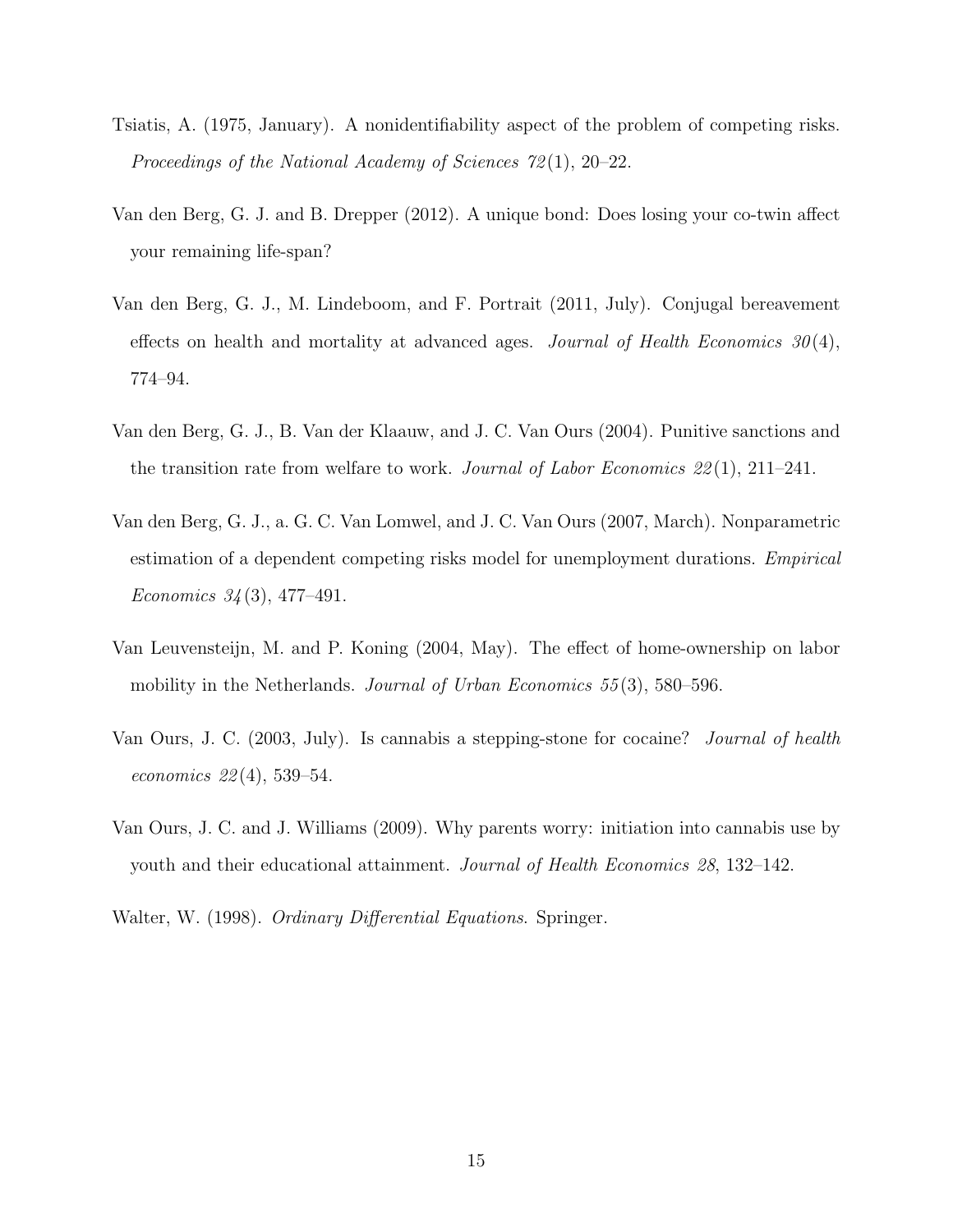## Appendix

The appendix presents a technical result that is employed for the proof of the main result. Let  $\mathcal{H}_{\rho}: \mathbb{R}_+ \to \mathbb{R}_+$  be a continuous as well as almost everywhere differentiable function for  $\rho = A, B$ , and define  $\mathcal{H} := (\mathcal{H}_A \mathcal{H}_B)'$ . Consider also the functions  $\mathcal{Q}_{\rho}(t) : \mathbb{R}_+ \to \mathbb{R}_+$ ,  $r_{\rho}: \mathbb{R}_+ \times \mathbb{R}_+^2 \to \mathbb{R}_+$ , and let  $f_{\rho}(t, \mathcal{H}) := \mathcal{Q}_{\rho}(t) r_{\rho}(t, \mathcal{H})$  for  $\rho = A, B$ . We study the following system of first order differential equations

$$
\frac{d}{dt}\mathcal{H}(t) = f(t, \mathcal{H}(t)),
$$
  

$$
\mathcal{H}(\tau) = \gamma_{\tau}, \text{ for some specific } \tau \in (0, \infty) \qquad \text{(initial conditions).} \tag{A.1}
$$

Note that a similar problem has been studied by Abbring and Van den Berg (2003a); however, our problem is different as the function  $r<sub>\rho</sub>$  also depends on the variable t. The next Lemma establishes existence and uniqueness of a solution for (A.1).

**Lemma 1** Consider the initial value problem  $(A.1)$ . Suppose that i)  $\mathcal{Q}_{\rho}(t)$  is measurable and integrable function for any  $t \in \mathbb{R}_+$ , ii)  $r_\rho(t, \mathcal{H})$  is continuously differentiable in  $\mathcal H$  for any  $t > 0$ , and iii)  $\partial r_j(t, \mathcal{H})/\partial \mathcal{H}$  is continuous for all  $\mathcal{H} \in \mathbb{R}_+^2$ . Then, there exists a unique solution to the  $(A.1)$ .

**Proof.** Let  $\mathbb{S} = \mathbb{T} \times \mathbb{H}$  with  $\mathbf{T} = [\tau, \tau + a]$  for some  $a > 0$  and  $\mathbb{K} \subset (0, \infty)^2$  to be a closed ball. By the imposed conditions of the Lemma, we know that  $\mathcal{Q}_A(t)$  and  $\mathcal{Q}_B(t)$  are measurable and integrable functions for any  $t \in \mathbb{R}_+$ . Hence, we can claim that  $f(t, \mathcal{H})$  is continuous as a function of H in H for fixed t, and integrable as well as measurable as a function of t over T for fixed  $H$  (i.e. f satisfies the Carathéodory conditions). Our goal is to prove that f satisfies the following generalized Lipschitz condition for  $(t, \mathcal{H}), (t, \mathcal{H}^*) \in \mathbb{S}$ 

$$
|| f(t, \mathcal{H}) - f(t, \mathcal{H}^*) || \le l(t) ||\mathcal{H} - \mathcal{H}^*||,
$$
\n(A.2)

where the function  $l(t)$  is measurable and integrable over  $\mathbb{T}$ . Here, we use  $\| \cdot \|$  to denote the Frobenius norm for a matrix.